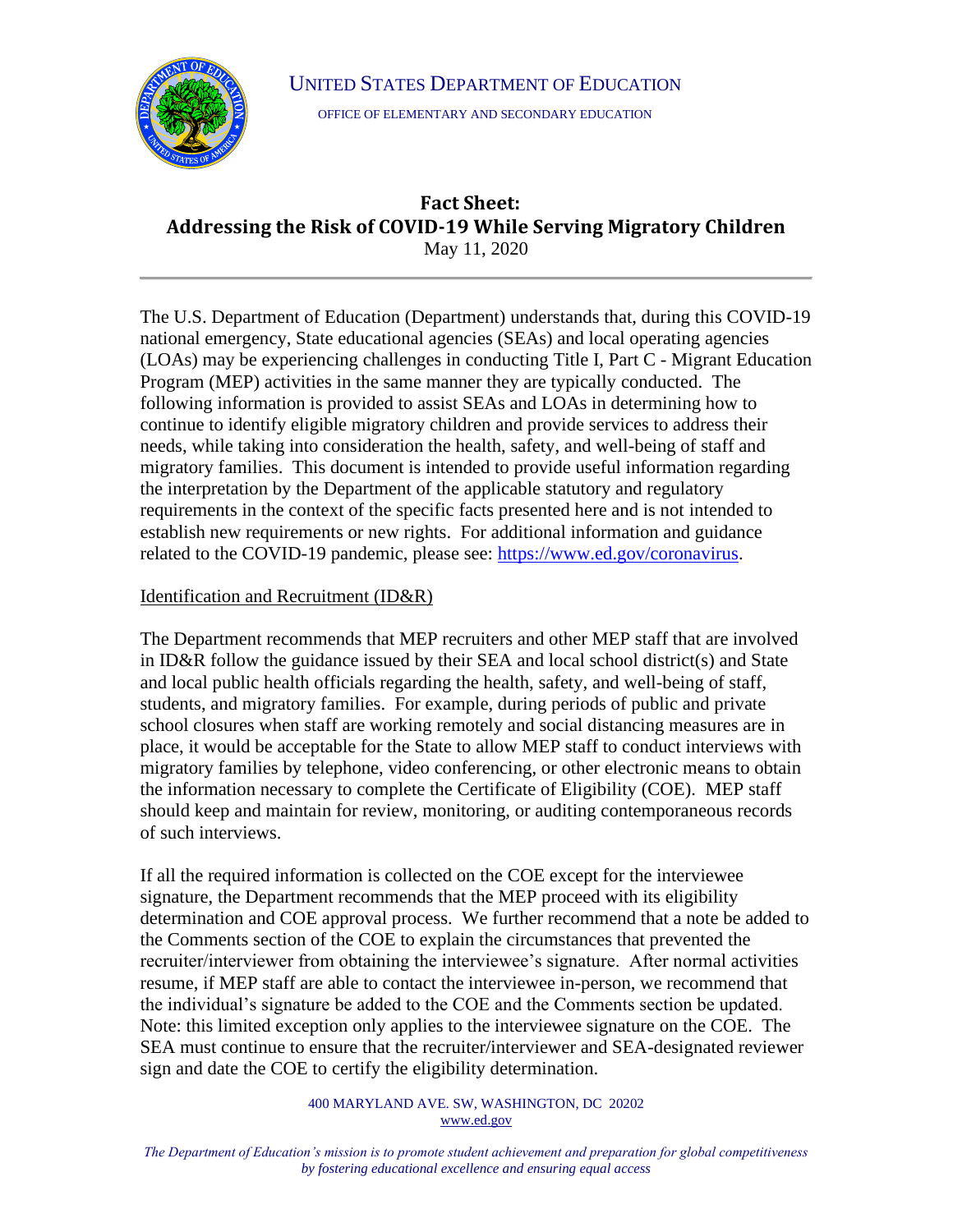COE signatures (from the interviewee, interviewer, and/or SEA-designated reviewer) may also be obtained by mail and methods of electronic signature. Each State should have its own procedures for ensuring that electronic signatures are valid and authentic, consistent with established State procedures. The Department would consider an electronic signature captured via stylus or PIN code to be equally acceptable for accountability and audit purposes and would hold a State accountable for any failure to implement its own procedures.

The regulations regarding re-interviewing under 34 C.F.R. § 200.89(b)(2) remain in place. An SEA that receives MEP funds must continue to annually validate child eligibility determinations from the current performance reporting period (September 1 to August 31) through re-interviews for a randomly selected sample of children identified as migratory during the same performance reporting period as required in 34 C.F.R. § 200.89(b)(2). These regulatory requirements for annual prospective re-interviews provide flexibility for States to use alternative methods such as telephone re-interviewing, when circumstances make face-to-face re-interviews impractical (34 C.F.R. § 200.89(b)(2)(iii)). This applies to all prospective re-interviews, including the independent re-interviews that must occur at least once every three years until September 1, 2020 (34 C.F.R. § 200.89(b)(2)(i)(A)). The current COVID-19 pandemic is a valid example of such circumstances, particularly if the SEA and local school district(s) have restricted in-person contact. If a State is unable to meet the requirement to use independent re-interviewers for the 2019-20 year (using face-to-face or alternative methods) and has not conducted independent re-interviews in the two prior years, the State should contact its assigned program officer in the Office of Migrant Education (OME) for further assistance and to discuss alternatives that might meet applicable requirements.

#### Provision of Services

We remind States that in general, MEP funds may only be used for services and activities to identify and address the needs of currently eligible migratory children. However, there are exceptions, such as continuation of services for formerly eligible migratory children. (*See* section 1304(e) of the Elementary and Secondary Education Act of 1965 (ESEA)). As SEAs consider modifications to services during these unprecedented circumstances, they may wish to consider exercising their current authority, in accordance with the statute, to continue to provide services to address critical needs of formerly eligible migratory children.

Certain precautionary or containment measures taken in response to the pandemic, such as school closures and social distancing, can compound the challenges already faced by migratory families, such as access to health care and food assistance, and social isolation. Recognizing the key role that MEP staff often play in outreach and advocacy for migratory families, the Department urges MEP staff to use telephone or video conferencing as an opportunity to assess the immediate needs of migratory children and their families, and work to address those needs either directly, or by connecting the families to other available resources.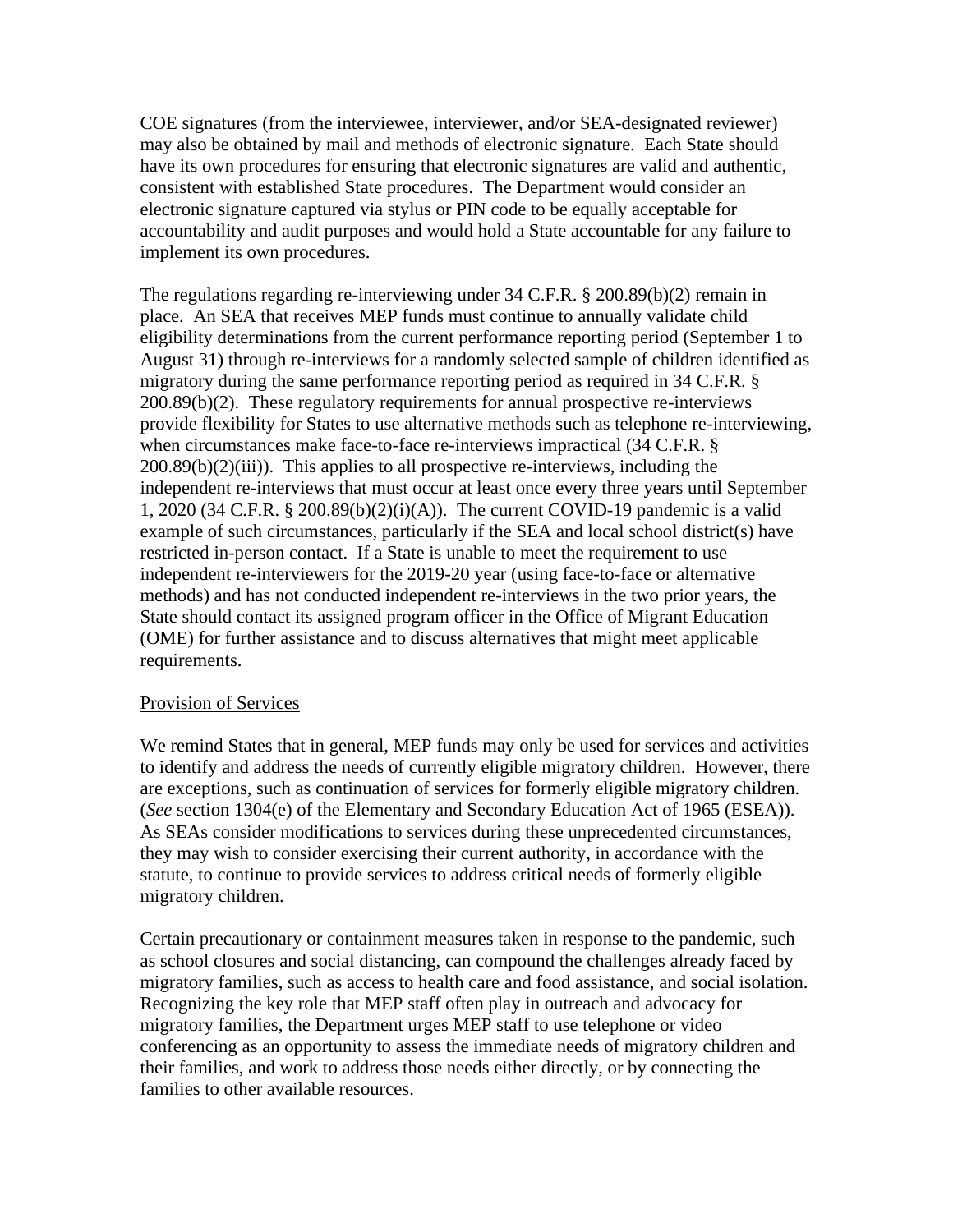We encourage State and local MEP staff to think creatively about methods to deliver needed educational and related services that do not require regular face-to-face contact or congregating in group settings. Such methods may include, but are not limited to, instruction provided via distance learning platforms, contactless food delivery, and helping migratory children obtain necessary health services. The statute and regulations do not proscribe specific formats or methods for the delivery of MEP services. Even with the challenges posed by the coronavirus pandemic, it is important for States to maintain the minimum standards for what may be reported for purposes of the MEP as a "service," as outlined in Chapter V, Section A of the MEP Non-Regulatory Guidance: [https://www2.ed.gov/programs/mep/mepnonregulatoryguidance317.docx.](https://www2.ed.gov/programs/mep/mepnonregulatoryguidance317.docx) The definition of "services" has a direct impact on State Title I, Part C allocations, which are based in part on the number of migratory children provided with MEP-funded services during the summer and intersession terms. (*See* ESEA section 1303(a)(1)). For example, we continue to believe the practice of handing out leaflets to migratory families on available programs is allowable but does not constitute a "service." MEP staff may deliver virtual lessons to eligible migratory children during the day while schools are closed, depending on the extent of services provided by the school. If the child's school is not providing instruction virtually, MEP staff may do so. If the child's school is providing instruction virtually, MEP staff may provide services that supplement that instruction. For example, MEP staff may provide additional hours of instruction that do not conflict with the school's instructional schedule, in the same or additional subject areas as those provided by the school, as long as the services are supplemental. MEP staff may also assist eligible migratory children and their families in accessing and understanding the school's instructional content—e.g., by loaning the necessary equipment, providing instructions, and following up to support the child's continued engagement. This will help ensure that migratory students are able to participate in any instruction or services provided by their school and that the MEP is supplementing those services.

SEAs must continue to ensure that eligible migratory children are provided services from other available Federal, State, and local programs for which they are eligible. (*See* ESEA section  $1306(b)(2)$ ). For example, food for eligible migratory children should generally be provided by other Federal and non-Federal programs (e.g., school meals programs administered by the United States Department of Agriculture (USDA) Food and Nutrition Service, and community food banks). USDA has implemented automatic flexibilities and expanded waivers specifically to address the pandemic— see <https://www.fns.usda.gov/disaster/pandemic/covid-19> for additional information. During this emergency, if food is not immediately available from other programs, the MEP may provide food to meet the identified needs of migratory children for a limited period, until other resources become available. During these extraordinary circumstances, States may take a similar approach to ensuring eligible migratory children are able to access other necessities when there is a delay or lack of availability from other sources. Such necessities may include, but are not limited to, cleaning supplies for disinfection/sanitation purposes, first aid supplies, personal hygiene supplies, eyeglasses, hearing aids and batteries, and loaned equipment to access online learning. The provision of food and other necessities must be consistent with the program purposes in ESEA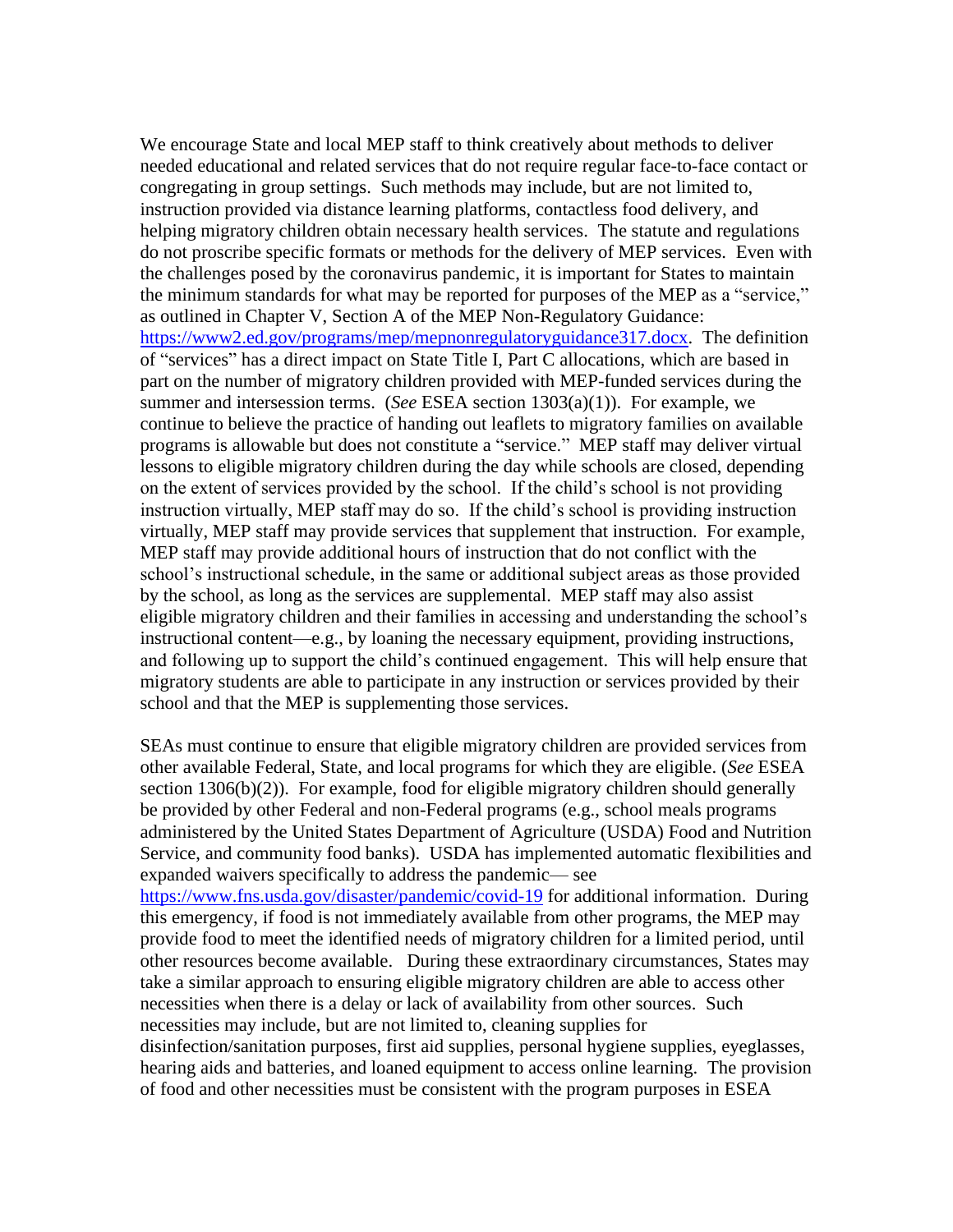section 1301 (e.g., to help migratory children overcome educational disruption, cultural and language barriers, social isolation, various health-related problems, and other factors that inhibit the ability of such children to succeed in school.) We recommend that MEP staff document any efforts to obtain food and other necessities from other sources prior to using MEP funds. As with any use of MEP funds, the costs must comport with the principles outlined in the Uniform Guidance in 2 C.F.R. part 200 (e.g., the costs are necessary, reasonable, and allocable to the MEP). Grantees and subgrantees must also continue to adhere to the Uniform Guidance requirements for financial management (2 C.F.R. § 200.302) and retention of records (2 C.F.R. § 200.333).

Finally, we encourage SEAs to promote and facilitate the exchange of innovative ideas across programs—particularly for disadvantaged student populations that may be facing similar challenges. Because interstate coordination is an essential component of the MEP, we also encourage MEP staff to contact their colleagues in other States to share ideas and resources for modified programming.

#### Summer and Intersession Services and State MEP Allocations

We have received questions regarding the definitions and dates to be associated with "summer" and "intersession" terms in light of widespread school closures. SEAs and local educational agencies (LEAs) have the authority to determine the dates to be used for academic terms. Dates established for the MEP should be consistent with State and local determinations for all schools. As noted above, the application of these academic terms has a direct impact on State Title I, Part C allocations, which are based in part on the number of eligible migratory children provided MEP-funded services during summer and intersession terms. For purposes of the MEP, we consider summer and intersession terms to be mutually exclusive. The "summer" term applies to schools that operate under a traditional-calendar school year. The "intersession" term applies to schools that operate on a year-round calendar (see MEP Non-Regulatory Guidance, Chapter V, D2 and D3 and Chapter IX, B4 and B5). SEAs and LOAs may begin MEP summer projects before the end of the regular school year, depending on when migratory children arrive and what their needs are, and making sure that the instruction does not interfere with the regular school year instruction and that it supplements it. However, these children may not begin generating a summer child count for the State until the regular school year has ended (see MEP Non-Regulatory Guidance, Chapter IX, B30). The closure of school buildings does not necessarily mean that the regular school year has ended, and the summer or intersession term has begun. In providing guidance to the State's MEP projects for reporting MEP-funded summer or intersession services, a key consideration is whether school operations are continuing virtually while the buildings are closed and whether the school considers its virtually provided instruction to be part of the 2019-20 spring term/regular school year.

We have also received questions asking if there is a potential the Department would use summer 2019 served numbers for funding purposes rather than summer 2020 served numbers. We recognize that changes to summer programming necessitated by this pandemic might result in fewer numbers of eligible migratory children that receive MEP-